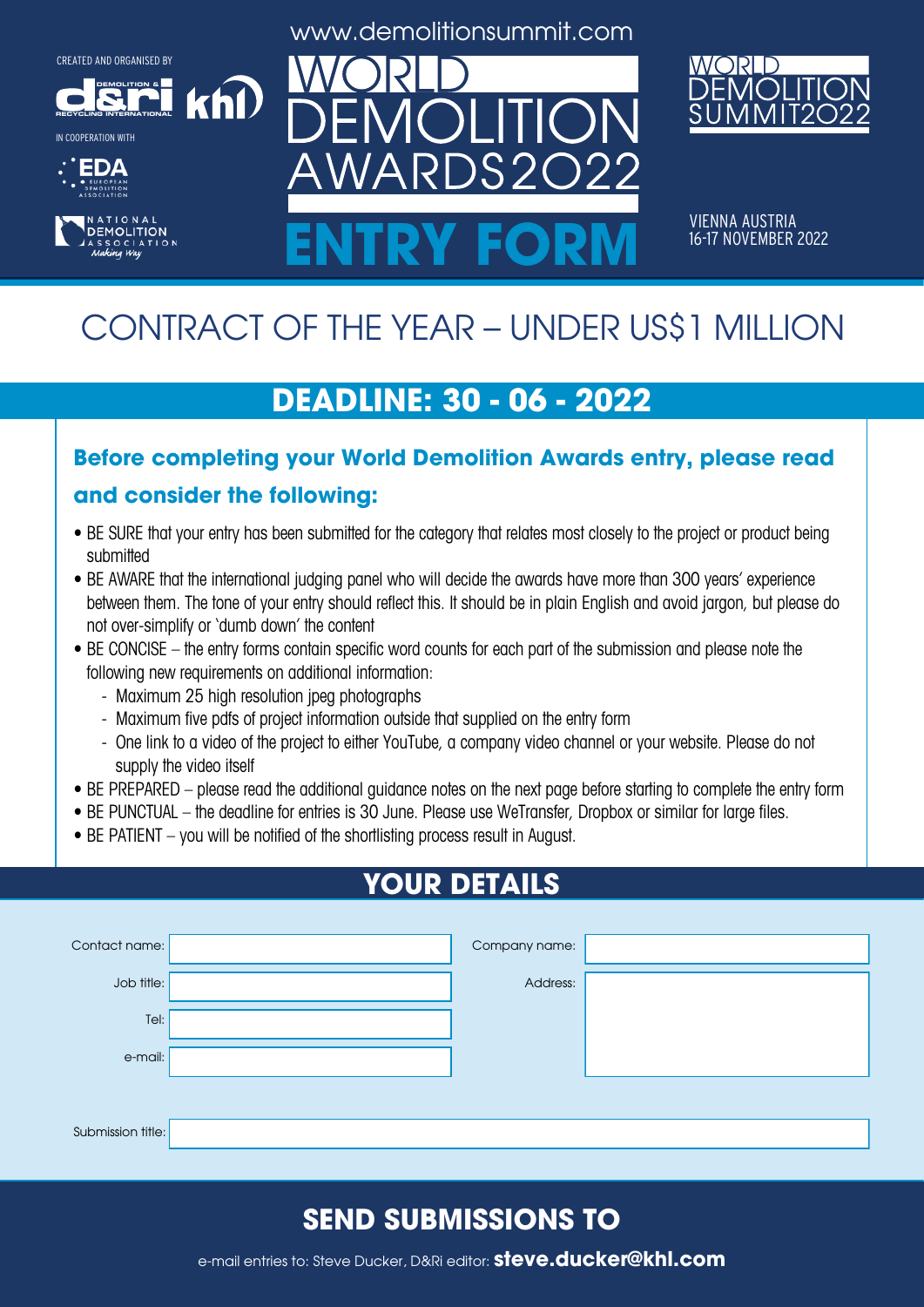**DEMOLITION &**

**khl** 

**RECYCLING INTERNATIONAL** IN COOPERATION WITH





www.demolitionsummit.com

 $S2$ 



VIENNA AUSTRIA<br>16-17 NOVEMBER 2022 ENTRY FORM **16-17 NOVEMBER 2022** 

## CONTRACT OF THE YEAR – UNDER US\$1 MILLION **DEADLINE: 30 - 06 - 2022**

#### **GUIDANCE NOTES**

- All entries must be on an official entry form (Word or PDF).
- The project must have started or ended between 1 July 2021 and 30 June 2022.
- Entries should be in English. If you wish to enter in a different language, please contact Steve Ducker.
- You can enter for more than one award. You can also enter more than once in the same category. However, specific projects can be entered for one category only.
- If you are sending in more than one entry, please use a separate form for each one.
- The awards statement should be 1,500 words maximum. It should be based on the award criteria. This will be sent to the judges for the shortlisting process.
- Supporting material can include your recycling and environmental strategy, demolition methodology statement, site waste management plans, photographs, video and media coverage. But it is not limited to these items. Please note the new requirements on supporting material, including

the maximum amounts that can be submitted, which are specified on the previous page.

- If using a client or other third party testimonial, please confirm that you have their permission.
- The executive summary should be an edited version of the project summary. Maximum 250 words. This will be published in D&Ri if your company is shortlisted.
- Bullet points should be a maximum 20 words each and limited to a maximum of five items. These will be published in the Shortlisted Companies Brochure if your company is shortlisted.
- Please supply your company logo and at least one high resolution jpeg photo.
- Send your entry and supporting material electronically to steve.ducker@khl.com
- If your entry is too large to e-mail (if it contains lots of photos it probably will be), please send by wetransfer, dropbox or similar.

#### **AWARD CRITERIA**

This category is for specific high-profile demolition projects with a contract value below US\$1 million that imposed major challenges to successful completion or which required an innovative demolition approach. Entries should demonstrate these challenges and how they were successfully overcome, on time, within budget and safely. Submissions should include demolition methodology statements, site waste management plans and any other relevant project documentation that will allow the judges to validate the Award Statement. Client testimonials concerning the work carried out should also be supplied if possible. There is no charge for entering the World Demolition Awards and we look forward to hearing from you.

#### **WHAT YOU NEED TO SUBMIT**

- Project summary for judges
- • Awards statement for judges **(maximum 1,500 words)**
- • Executive summary for D&Ri magazine **(maximum 250 words)**
- **• Five** bullet points for possible inclusion in Shortlisted Companies brochure
- • Supporting material **(maximum 5 pdfs, see first page)**
- Company logo
- • High resolution jpeg photographs **(maximum 25, see first page)**
- **• Link to** video (optional)
- • Your company details (in space provided **on previous page**)

#### **SEND SUBMISSIONS TO**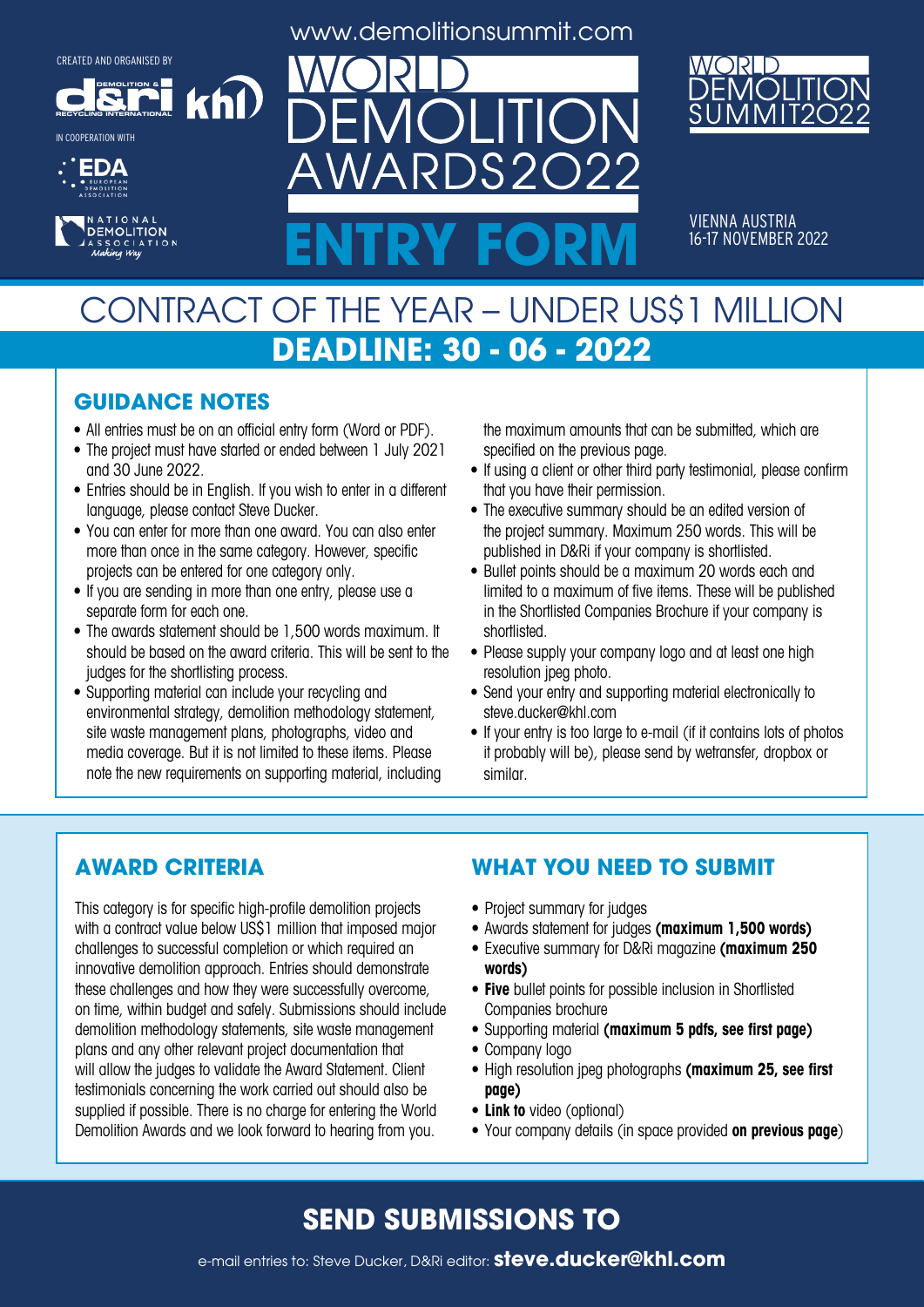**DEMOLITION &**

 $k$ h $\Omega$ 



IN COOPERATION WITH





www.demolitionsummit.com



VIENNA AUSTRIA<br>16-17 NOVEMBER 2022 ENTRY FORM **16-17 NOVEMBER 2022** 

## CONTRACT OF THE YEAR – UNDER US\$1 MILLION **DEADLINE: 30 - 06 - 2022**

### **PROJECT SUMMARY**

The purpose of this summary is to provide the judges with a brief description of the project. This information is primarily for judging purposes, but may be used in editorial coverage of the project in Demolition & Recycling International. If you do not wish this information to be used in D&Ri, please check this box.

| Project name:                                                               |                 |
|-----------------------------------------------------------------------------|-----------------|
| Client:                                                                     |                 |
| Date commenced:                                                             | Date completed: |
| Contract value:                                                             |                 |
| Volume of site (m <sup>3</sup> /yd <sup>3</sup> )<br>or area $(m^2/yd^2)$ : |                 |
| Equipment deployed:                                                         |                 |
|                                                                             |                 |
| Key challenges:                                                             |                 |
|                                                                             |                 |
| Maximum workforce at peak:                                                  |                 |
| Number of shifts at peak:                                                   |                 |
| Health & safety incidents                                                   |                 |
| (number & nature):                                                          |                 |
|                                                                             |                 |
| Volume of waste &                                                           |                 |
| percentage recycled:                                                        |                 |

#### **SEND SUBMISSIONS TO**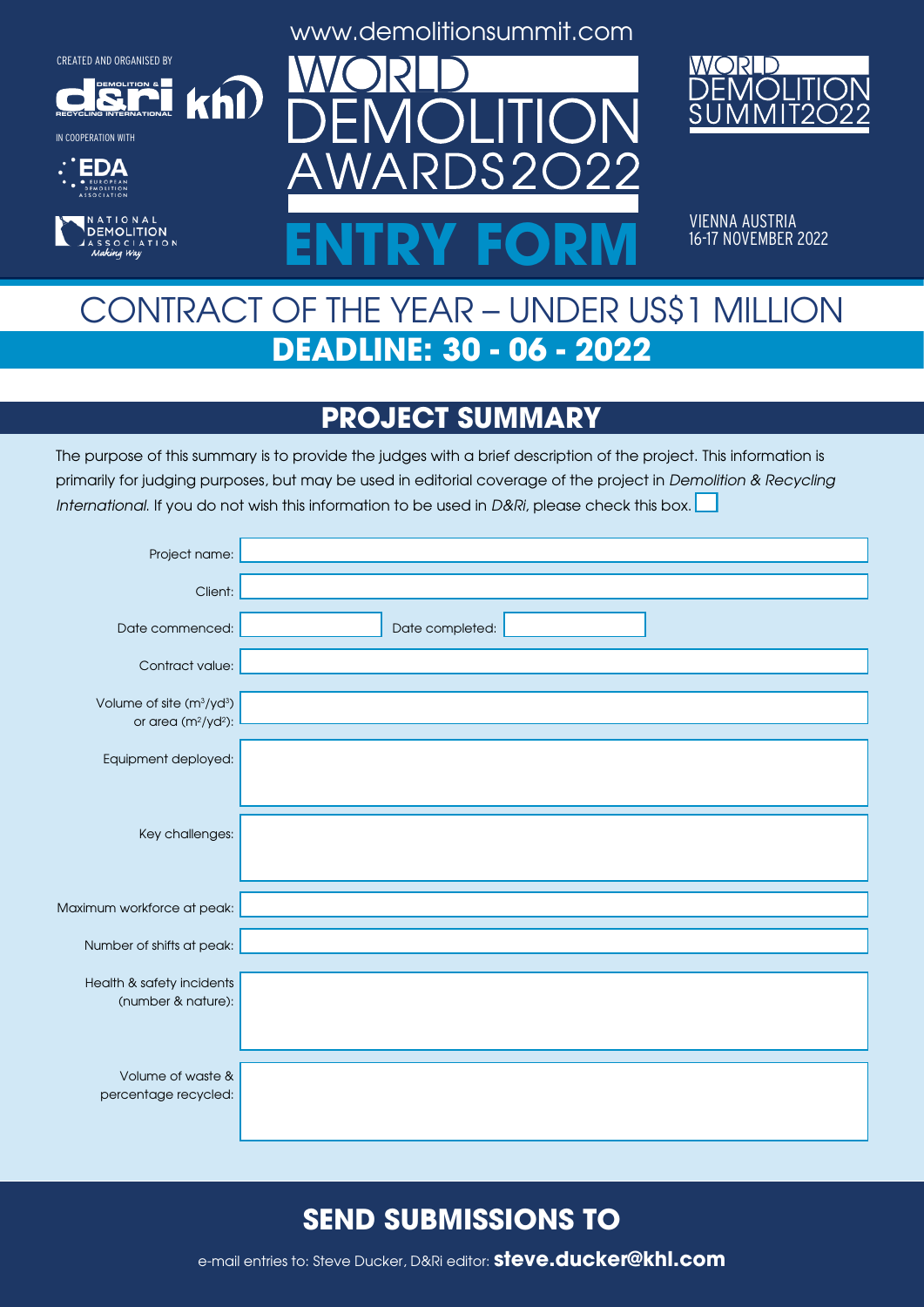**DEMOLITION &**

 $k$ h $\Omega$ 

**RECYCLING INTERNATIONAL**

IN COOPERATION WITH





www.demolitionsummit.com



VIENNA AUSTRIA<br>16-17 NOVEMBER 2022 ENTRY FORM **16-17 NOVEMBER 2022** 

## CONTRACT OF THE YEAR – UNDER US\$1 MILLION **DEADLINE: 30 - 06 - 2022**

#### **AWARDS STATEMENT**

**THIS MUST BE COMPLETED** for the entry to be put forward to the judging panel

**NO MORE THAN 1,500 WORDS**

#### **SEND SUBMISSIONS TO**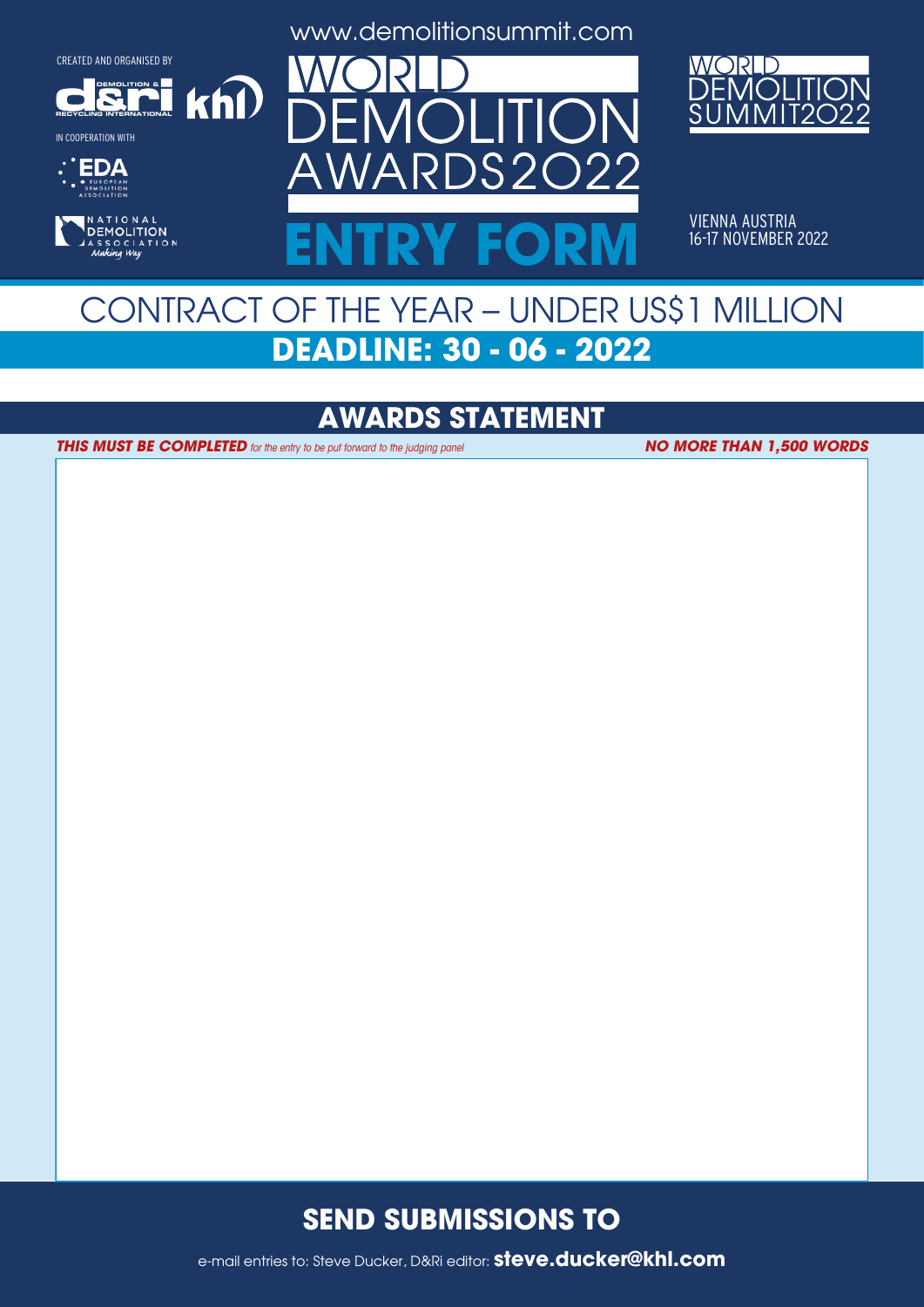**DEMOLITION &**

 $k$ h $\Omega$ 

**RECYCLING INTERNATIONAL**

IN COOPERATION WITH





www.demolitionsummit.com



VIENNA AUSTRIA<br>16-17 NOVEMBER 2022 ENTRY FORM **16-17 NOVEMBER 2022** 

## CONTRACT OF THE YEAR – UNDER US\$1 MILLION **DEADLINE: 30 - 06 - 2022**

#### **AWARDS STATEMENT** CONTINUED

**THIS MUST BE COMPLETED** for the entry to be put forward to the judging panel **NO MORE THAN 1,500 WORDS** 

#### **SEND SUBMISSIONS TO**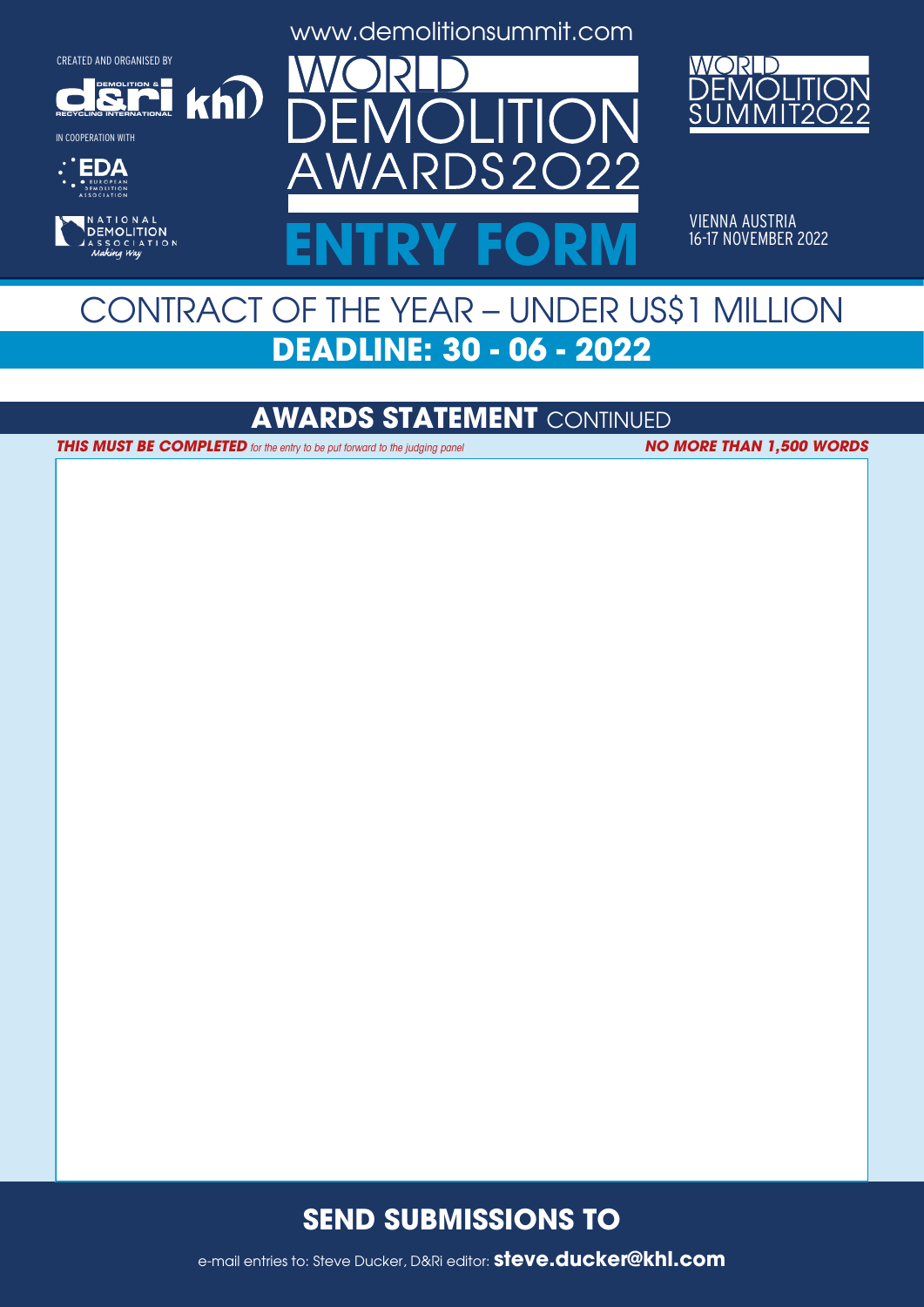**DEMOLITION &**

 $k$ h $\Omega$ 

**RECYCLING INTERNATIONAL**

IN COOPERATION WITH





www.demolitionsummit.com



VIENNA AUSTRIA<br>16-17 NOVEMBER 2022 ENTRY FORM **16-17 NOVEMBER 2022** 

## CONTRACT OF THE YEAR – UNDER US\$1 MILLION **DEADLINE: 30 - 06 - 2022**

### **EXECUTIVE SUMMARY**

**THIS MUST BE COMPLETED** for the entry (if shortlisted) to appear in Demolition & Recycling International **NO MORE THAN 250 WORDS** 

#### **SEND SUBMISSIONS TO**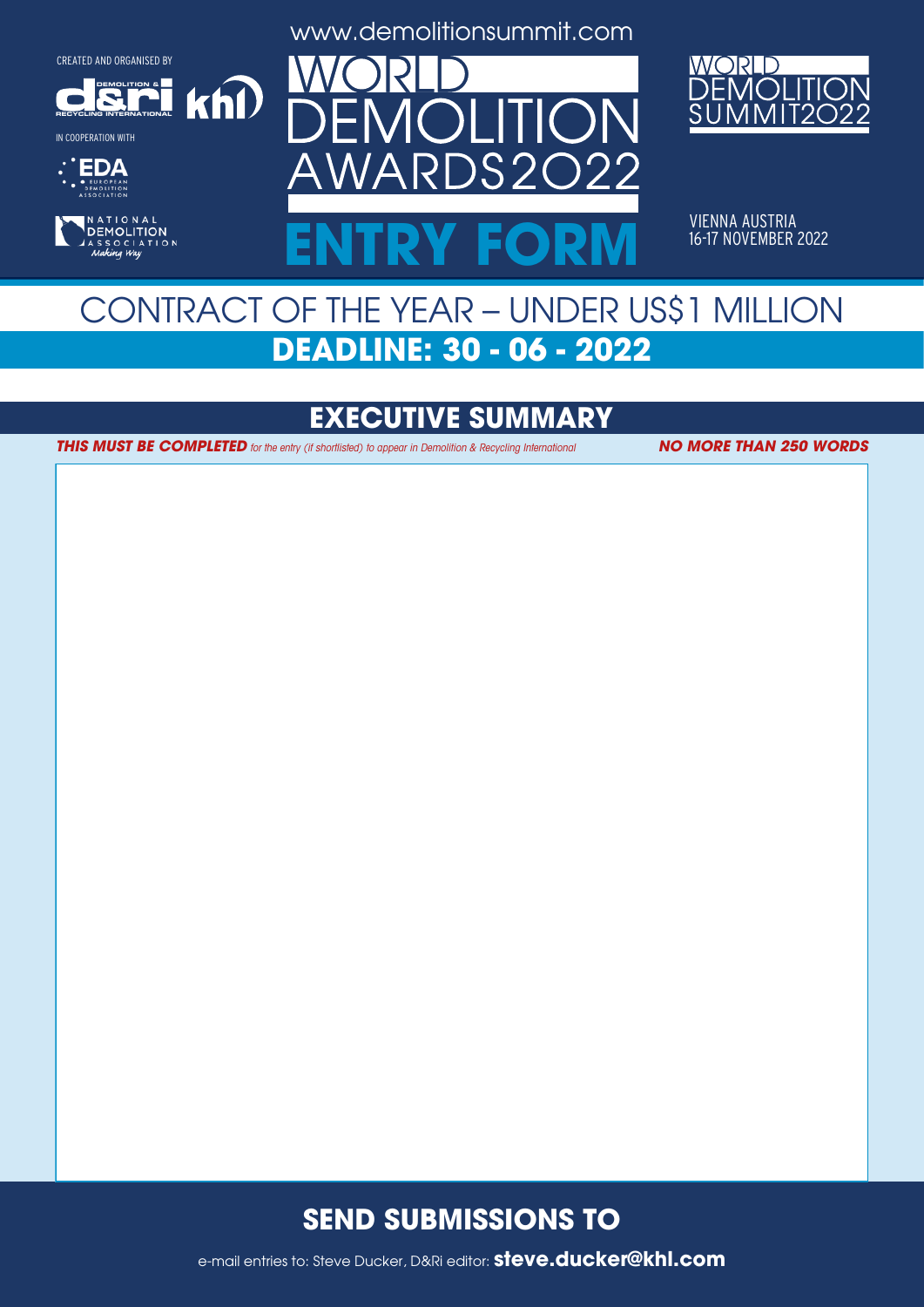**DEMOLITION &**

 $k$ h $\Omega$ 

**RECYCLING INTERNATIONAL**

IN COOPERATION WITH





www.demolitionsummit.com



VIENNA AUSTRIA<br>16-17 NOVEMBER 2022 ENTRY FORM **16-17 NOVEMBER 2022** 

## CONTRACT OF THE YEAR – UNDER US\$1 MILLION **DEADLINE: 30 - 06 - 2022**

### **KEY POINTS OF AWARDS ENTRY**

**PLEASE ALSO SUPPLY FIVE BULLET POINTS OUTLINING KEY FEATURES OF THE PROJECT** maximum 20 words per bullet point

#### **SEND SUBMISSIONS TO**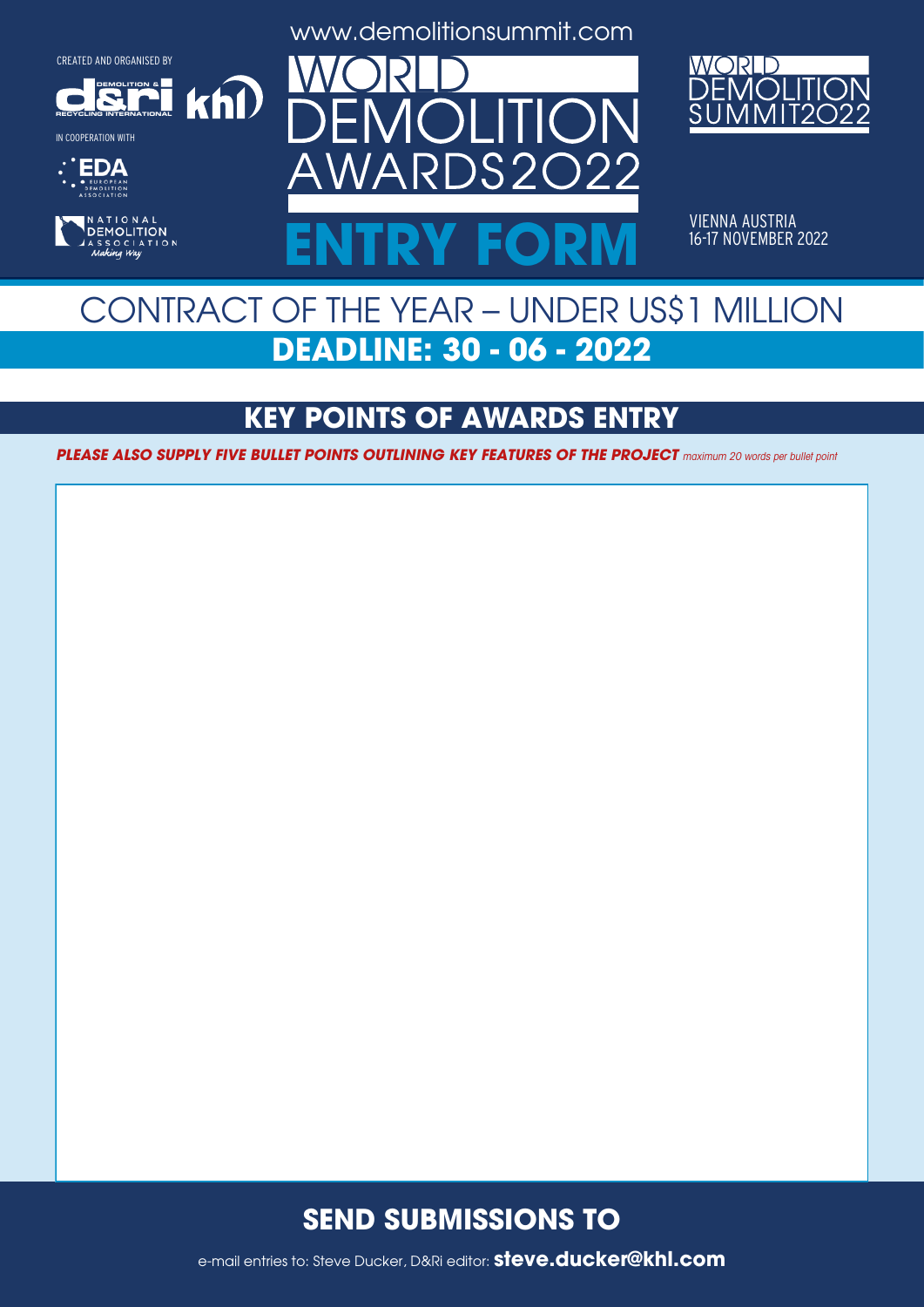**DEMOLITION &**

 $k$ h $\Omega$ 

**RECYCLING INTERNATIONAL**

IN COOPERATION WITH





www.demolitionsummit.com



VIENNA AUSTRIA<br>16-17 NOVEMBER 2022 ENTRY FORM **16-17 NOVEMBER 2022** 

## CONTRACT OF THE YEAR – UNDER US\$1 MILLION **DEADLINE: 30 - 06 - 2022**

### **LIST OF ANY SUPPORTING MATERIAL**

**PLEASE NOTE THE NEW ENTRY REQUIREMENTS FOR SUPPORTING INFORMATION, AS SPECIFIED ON THE FIRST PAGE**

#### **SEND SUBMISSIONS TO**